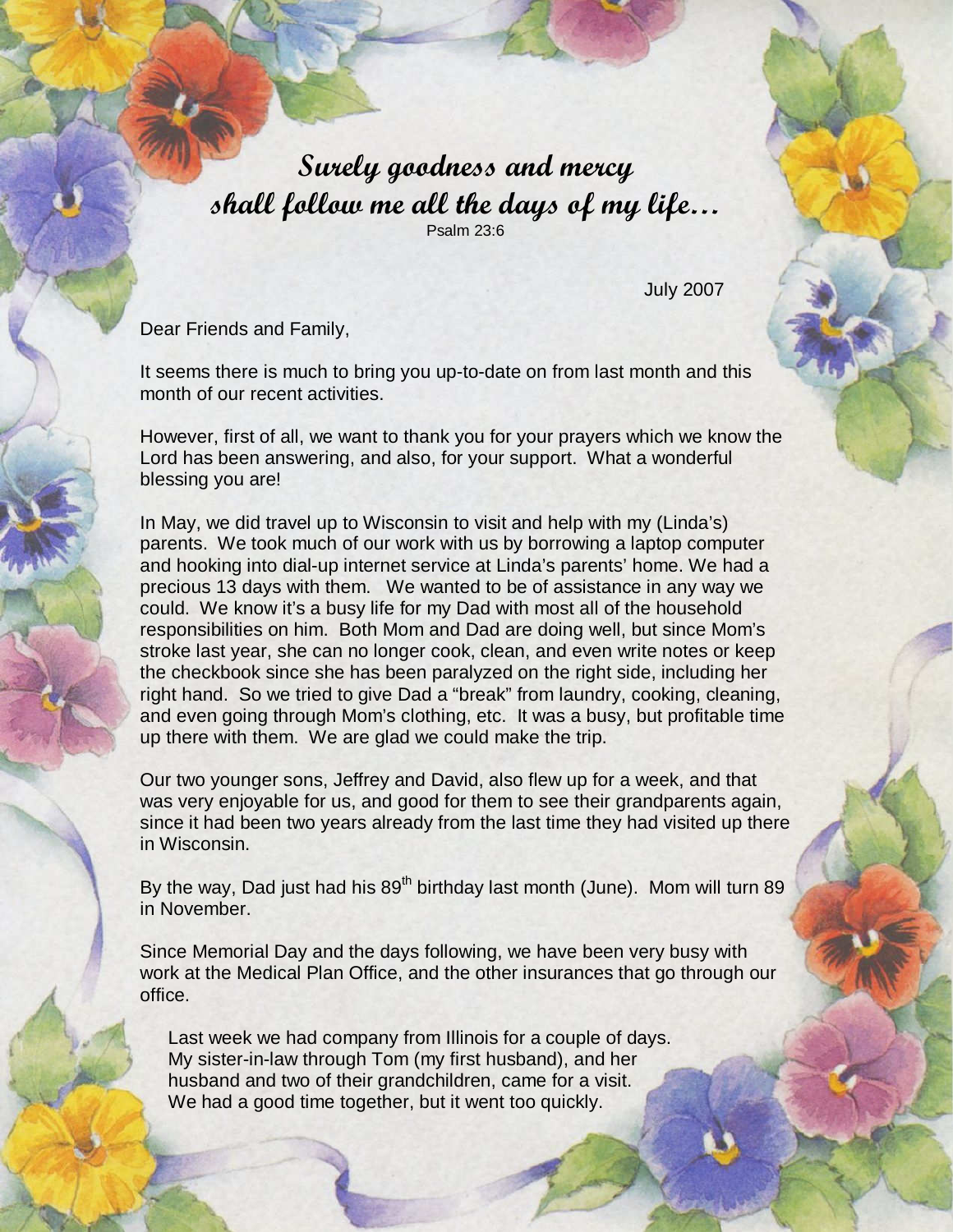We have had a nice amount of rain during June. It has helped Florida with all the wildfires which were occurring around the State due to drought.

Last week we had a repairman come to our home because our air conditioner was leaking water into the a/c ducts under the house, and it was a complicated case. The air handler has been repaired. Please be praying with us, as the ductwork under the house will have to be replaced. This will be a big job.

This week we took part in the PFO (Pre-Field Orientation) for New Tribes Mission Associates, for all their insurances, etc. That is always a neat time to get acquainted with new folks going out under NTM.

Thank you once again for praying for us as well as for your support. We appreciate being co-laborers together with you in reaching tribal people around the world with the Gospel message.

Joyfully in Christ,

## John & Linda

 John & Linda McGhee New Tribes Mission • 1000 East First Street • Sanford, FL 32771-1487

www.GoYeMcGhee.com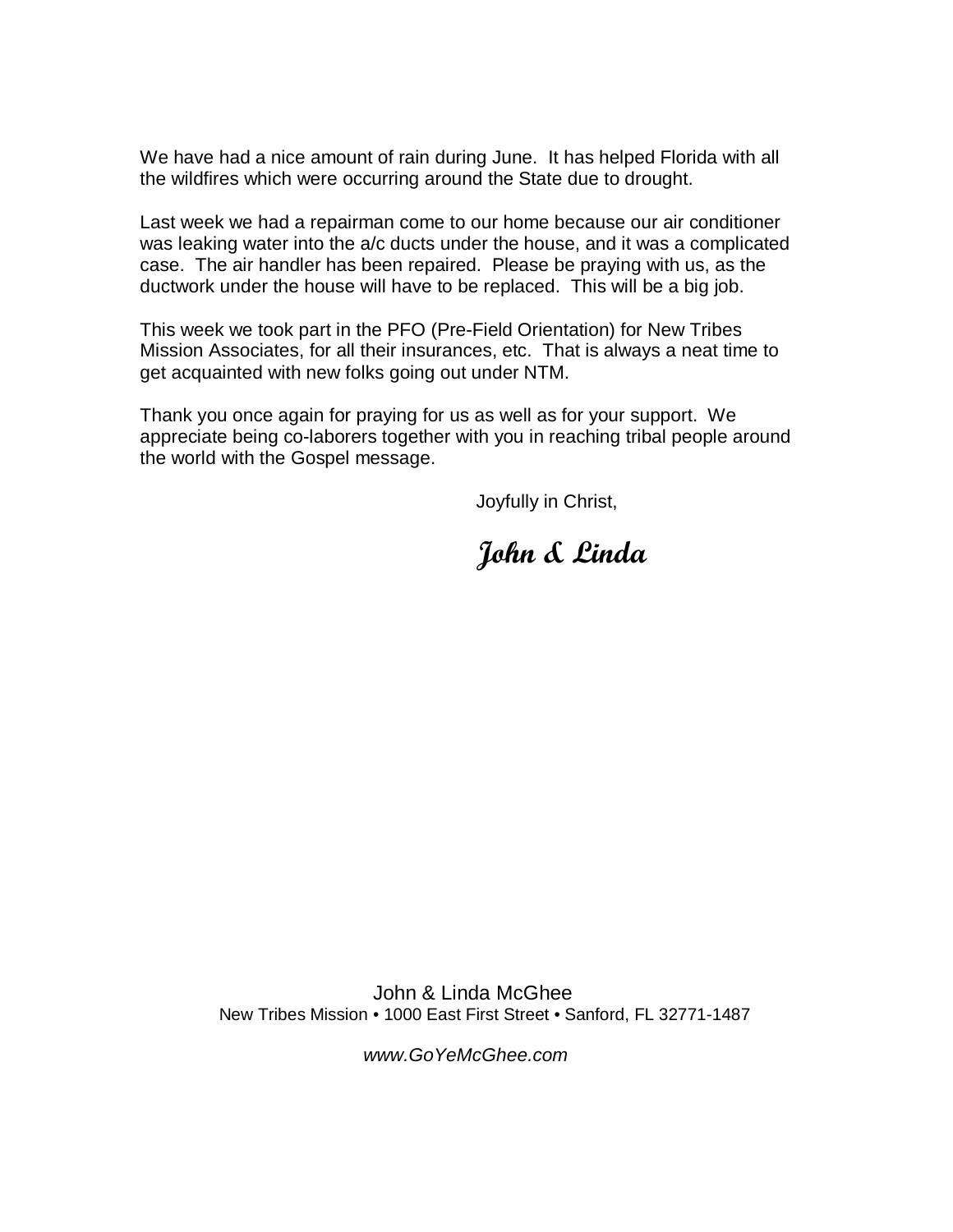## Love…is a beautiful thing! How we Thank the Lord!

Dear Family and Friends,

July 2007

Twenty-five years ago this month, on July  $24<sup>th</sup>$ , 1982, something wonderful happened. The Lord led two widowed missionaries together in Holy Matrimony!

The Lord has been so good to us. He has truly woven our lives together, and made us one – not only in love and marriage, but also as a team to reach people who have never before heard the Gospel of Jesus Christ. Our purpose in ministry is to reach out, and help people to come to know Jesus as their own personal Savior, through His blood, which was shed on the Cross of Calvary for all of our sins. He has made it possible that "Whoever believes in Him should not perish, but have eternal life." We count it such a joy to serve the Lord, and to be missionaries with New Tribes Mission.

On July 24, our Mission is having its monthly "Headquarters Café," in the very chapel where we were married. At that time we are receiving recognition for being at NTM's Headquarters for 25 years, as well as a time to celebrate our 25<sup>th</sup> Wedding Anniversary. All in all, we have now been with New Tribes Mission for over 33 years and we thank the Lord for His faithfulness and for such wonderful friends like you. God is good!

Many of you have read "Our Love Story" which can be found on our web page www.GoYeMcGhee.com If you would like to read "Our Love Story" and do not have access to the internet, please let us know and we will be happy to send you a copy.